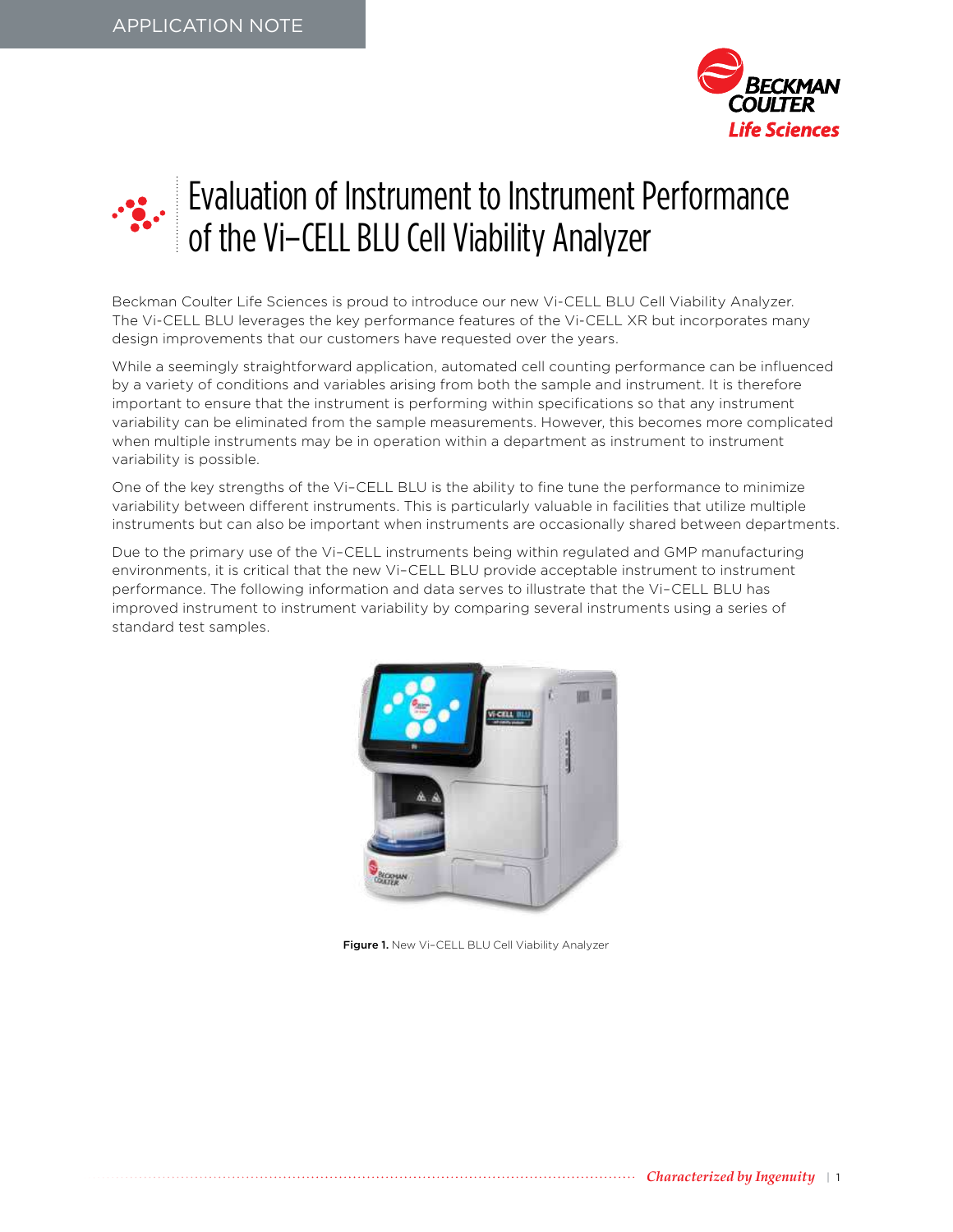# Bead and Cell Counting Data Comparisons

#### Sample materials utilized

6602796 (lot 9747455F) Coulter CC L10 Standard, nominal 10 μm, Latex Particle (NIST Traceable), 1 x 15 mL

# Cell Type Profile: BCI L10 Beads

## Instrument Settings for Bead Analysis

| <b>Cell Type Profile</b>   | <b>BCI L10 Beads</b> |
|----------------------------|----------------------|
| Minimum Diameter (µm)      | 5                    |
| Maximum Diameter (µm)      | 15                   |
| Images                     | 100                  |
| Cell sharpness             | 22                   |
| Minimum circularity        | 0.5                  |
| Decluster degree           | Medium               |
| Aspiration cycles          | 3                    |
| Viable spot brightness (%) | 50                   |
| Viable spot area (%)       |                      |
| Mixing cycles              | 3                    |

Data were recorded as averages of 24 samples for each dilution on a 96 well plate.

Data were recorded as an average of 20 runs per sample and reported as the average ± standard deviation of the results. Instrument settings are given below.

# Control Bead Results

#### Sample Type: L10 Size Beads Control (3 instruments with replicate plates)

| Instrument   | <b>Dilutions</b> | Average<br><b>Bead</b><br>count | $%$ CV<br>of Bead<br>count | Average<br>Concentration<br>$(x10^6)$<br>beads/mL | % CV of<br>Total<br>$(x10^6)$<br>beads/mL | Average<br><b>Diameter</b><br>$(\mu m)$ | $%$ CV<br>οf<br><b>Diameter</b> | #<br><b>Samples</b> |
|--------------|------------------|---------------------------------|----------------------------|---------------------------------------------------|-------------------------------------------|-----------------------------------------|---------------------------------|---------------------|
|              | 100%             | 5501                            | 3.45%                      | 2.08                                              | 3.03%                                     | 10.40                                   | 0.16%                           | 24                  |
|              | 50%              | 2881                            | 3.32%                      | 2.17                                              | 3.31%                                     | 10.41                                   | 0.18%                           | 24                  |
| А            | 25%              | 1468                            | 2.83%                      | 2.21                                              | 2.85%                                     | 10.42                                   | 0.24%                           | 24                  |
|              | 5%               | 303                             | 4.54%                      | 2.28                                              | 4.59%                                     | 10.43                                   | 0.55%                           | 24                  |
| B            | 100%             | 5666                            | 4.18%                      | 2.12                                              | 4.18%                                     | 10.31                                   | 0.13%                           | 24                  |
|              | 50%              | 3011                            | 1.83%                      | 2.25                                              | 1.88%                                     | 10.32                                   | 0.16%                           | 24                  |
|              | 25%              | 1501                            | 2.70%                      | 2.25                                              | 2.64%                                     | 10.33                                   | 0.18%                           | 24                  |
|              | 5%               | 316                             | 6.35%                      | 2.37                                              | 6.32%                                     | 10.34                                   | 0.50%                           | 24                  |
| $\mathsf{C}$ | 100%             | 5906                            | 2.97%                      | 2.13                                              | 2.98%                                     | 10.37                                   | 0.14%                           | 24                  |
|              | 50%              | 3054                            | 3.08%                      | 2.21                                              | 2.76%                                     | 10.39                                   | 0.12%                           | 24                  |
|              | 25%              | 1515                            | 2.33%                      | 2.19                                              | 2.27%                                     | 10.38                                   | 0.26%                           | 24                  |
|              | 5%               | 314                             | 6.60%                      | 2.27                                              | 6.52%                                     | 10.40                                   | 0.52%                           | 24                  |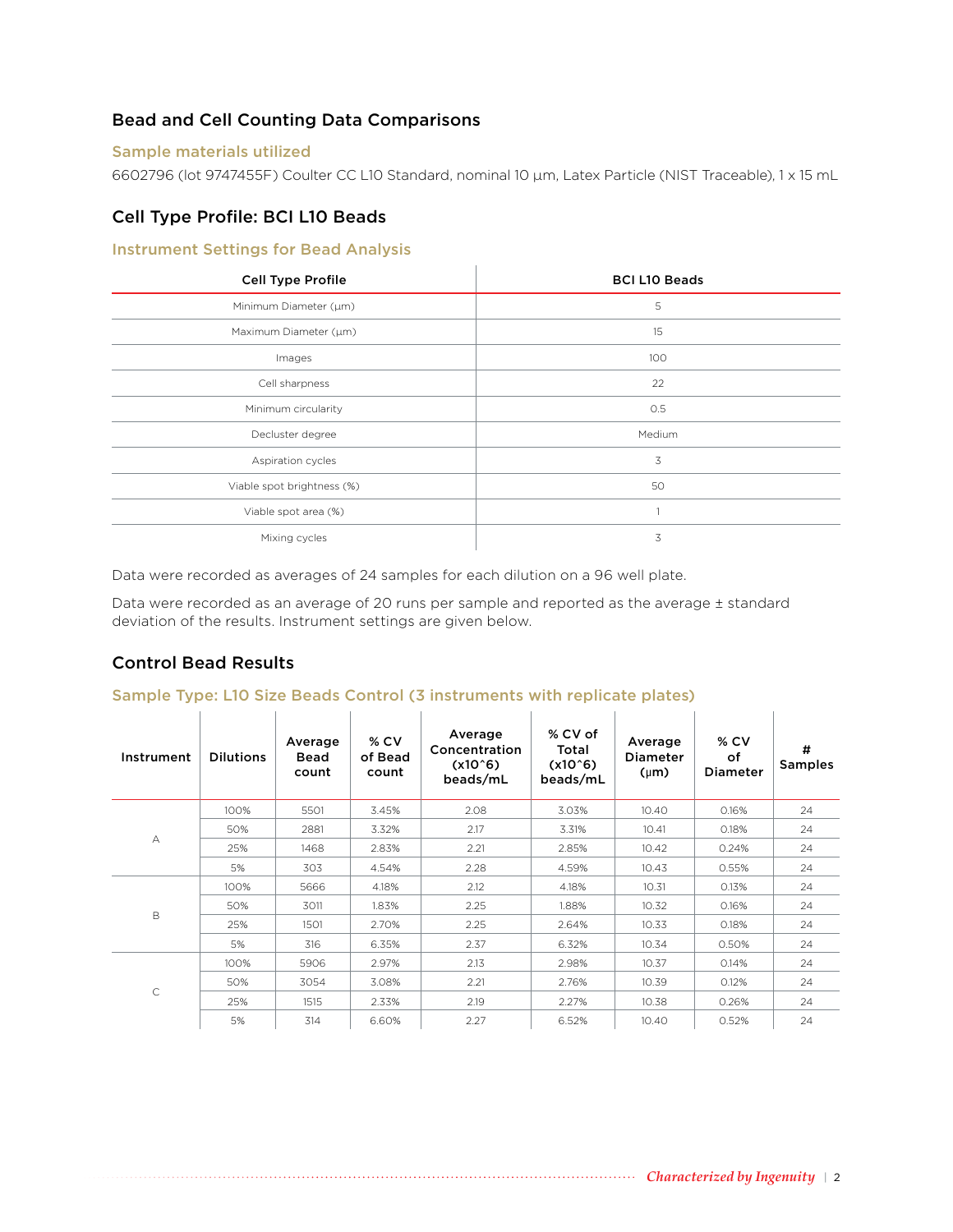





## Cell Counting Analysis

In addition to bead standards the instruments were compared using a variety of standard cultured cells. The cells were prepared following dilution guidelines outlined by NIST (Evaluating the quality of a cell counting measurement process via a dilution series experimental design. Sarkar, Sumona et al. (2017) Cytotherapy , Volume 19, Issue 12, 1509 – 1521). Some cell were run without dilution data analyzed using standard protocols for the cell type. Cell type parameters for the protocols are given below.

| Cell type                  | Mammalian |
|----------------------------|-----------|
| Minimum Diameter (µm)      | 6         |
| Maximum Diameter (µm)      | 30        |
| Images                     | 100       |
| Cell sharpness             | 7         |
| Minimum circularity        | O.1       |
| Decluster degree           | Medium    |
| Aspiration cycles          | 3         |
| Viable spot brightness (%) | 55        |
| Viable spot area (%)       | 5         |
| Mixing cycles              | 3         |

#### Instrument Settings for Cell Culture Analysis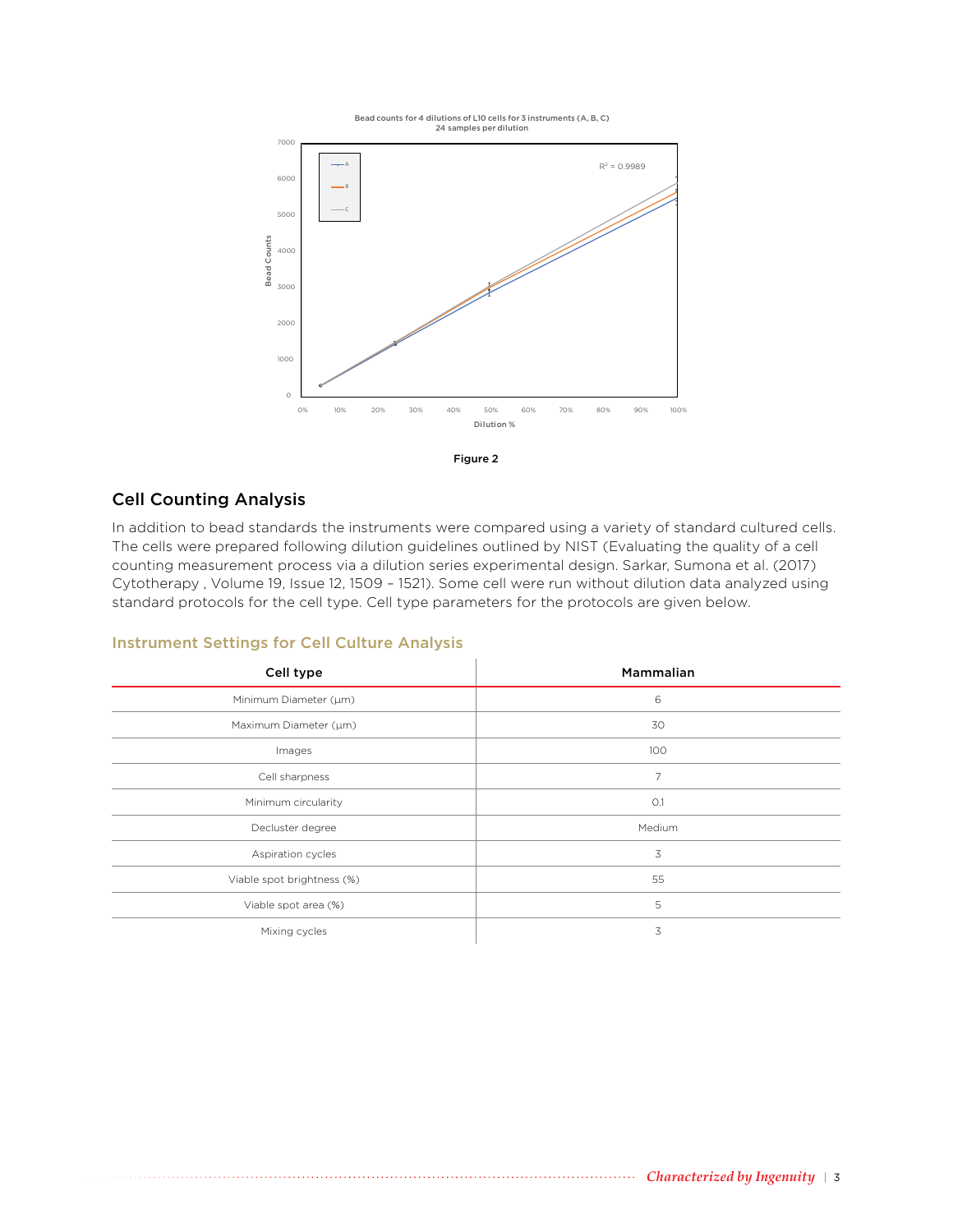## Cell Count Results

A dilution protocol of 8 serial dilutions of CHO cells was established to test cell counting performance over different concentration ranges. The lower range concentrations were 3 replicate plates were run on 3 Vi-CELL BLU instruments. Higher concentration ranges were run as 3 sets of replicate samples of 10 tubes per dilution using the carousel due to limited sample availability.

| <b>Dilution</b> | Nominal Concentration (x10^6) cells/mL |
|-----------------|----------------------------------------|
| 100%            | 5.50                                   |
| 80%             | 4.40                                   |
| 60%             | 3.30                                   |
| 50%             | 2.75                                   |
| 40%             | 2.20                                   |
| 30%             | 1.65                                   |
| 20%             | 1.10                                   |
| 10%             | 0.55                                   |
|                 |                                        |

| Instrument | <b>Dilutions</b><br>$(n=12)$ | Average<br>of<br>Cell count | %CV of<br>Cell count | Average of<br>Concentration<br>$(x10^6)$<br>cells/mL | %CV of<br>Total<br>$(x10^6)$<br>cells/mL | Average<br>of<br>Viability<br>$(\%)$ | %CV of<br>Viability<br>$(*)$ | #<br><b>Samples</b> |
|------------|------------------------------|-----------------------------|----------------------|------------------------------------------------------|------------------------------------------|--------------------------------------|------------------------------|---------------------|
|            | 100%                         | 14524                       | 2.51%                | 5.47                                                 | 2.50%                                    | 63.97                                | 1.69%                        | 12                  |
|            | 80%                          | 11099                       | 2.79%                | 4.18                                                 | 2.78%                                    | 64.77                                | 0.70%                        | 12                  |
|            | 60%                          | 8528                        | 4.15%                | 3.21                                                 | 4.10%                                    | 64.39                                | 1.28%                        | 12                  |
| BO1        | 50%                          | 6848                        | 2.81%                | 2.58                                                 | 2.72%                                    | 64.33                                | 1.20%                        | $12 \overline{ }$   |
|            | 40%                          | 5795                        | 9.84%                | 2.18                                                 | 9.83%                                    | 61.93                                | 2.22%                        | 12                  |
|            | 30%                          | 3960                        | 2.93%                | 1.49                                                 | 2.82%                                    | 62.07                                | 1.33%                        | 12                  |
|            | 20%                          | 2617                        | 4.71%                | 0.99                                                 | 4.63%                                    | 60.88                                | 2.10%                        | 12                  |
|            | 10%                          | 1185                        | 4.25%                | 0.45                                                 | 4.14%                                    | 58.41                                | 3.49%                        | 12                  |
|            | 100%                         | 14736                       | 3.44%                | 5.52                                                 | 3.43%                                    | 65.81                                | 1.17%                        | 12                  |
|            | 80%                          | 11535                       | 3.62%                | 4.32                                                 | 3.60%                                    | 64.58                                | 0.79%                        | 12                  |
|            | 60%                          | 8479                        | 2.27%                | 3.17                                                 | 2.27%                                    | 65.79                                | 1.15%                        | 12                  |
| <b>B02</b> | 50%                          | 7087                        | 3.94%                | 2.65                                                 | 3.92%                                    | 64.50                                | 1.36%                        | 12                  |
|            | 40%                          | 5547                        | 3.31%                | 2.08                                                 | 3.32%                                    | 62.36                                | 1.22%                        | 12                  |
|            | 30%                          | 4234                        | 7.24%                | 1.59                                                 | 7.19%                                    | 64.33                                | 1.68%                        | 12                  |
|            | 20%                          | 2820                        | 6.27%                | 1.06                                                 | 6.33%                                    | 61.88                                | 1.87%                        | 12                  |
|            | 10%                          | 1250                        | 6.55%                | 0.47                                                 | 6.42%                                    | 58.28                                | 3.70%                        | 12                  |
|            | 100%                         | 14999                       | 2.24%                | 5.42                                                 | 2.34%                                    | 65.50                                | 1.16%                        | 12                  |
|            | 80%                          | 11834                       | 2.39%                | 4.27                                                 | 2.40%                                    | 64.80                                | 0.94%                        | 12                  |
| <b>BO3</b> | 60%                          | 8776                        | 1.91%                | 3.17                                                 | 1.88%                                    | 65.51                                | 0.91%                        | $12 \overline{ }$   |
|            | 50%                          | 7281                        | 2.78%                | 2.63                                                 | 2.79%                                    | 64.40                                | 1.48%                        | 12                  |
|            | 40%                          | 5658                        | 3.12%                | 2.04                                                 | 3.11%                                    | 61.48                                | 1.13%                        | 12                  |
|            | 30%                          | 4138                        | 4.71%                | 1.49                                                 | 4.74%                                    | 62.58                                | 2.08%                        | $12 \overline{ }$   |
|            | 20%                          | 2644                        | 4.10%                | 0.96                                                 | 3.93%                                    | 60.79                                | 1.91%                        | 12                  |
|            | 10%                          | 1237                        | 4.25%                | 0.45                                                 | 4.14%                                    | 58.36                                | 3.81%                        | 12                  |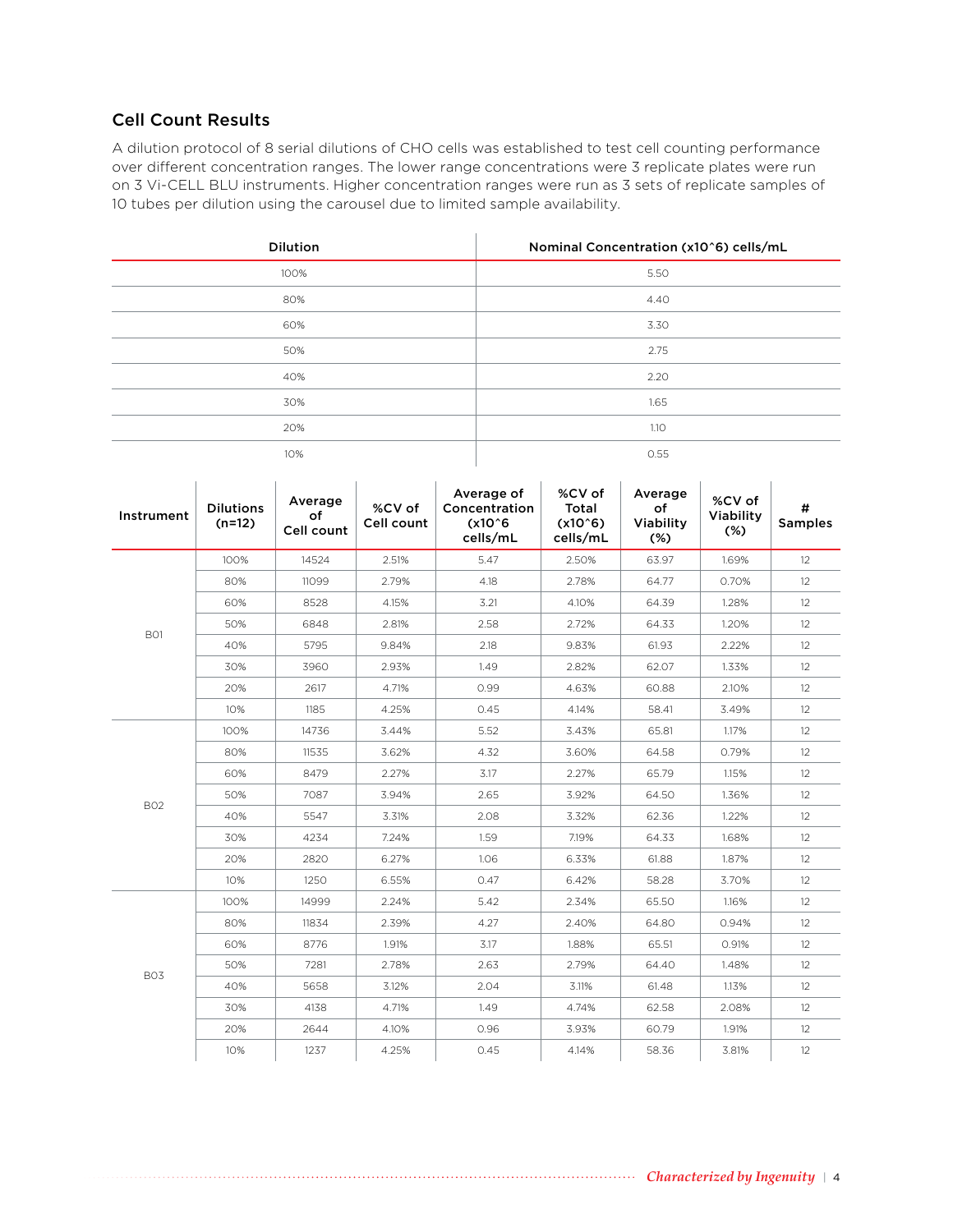

Additional sample plates were run using a smaller range of dilutions to confirm the performance of the instruments for both plate and carousel.

Plate runs were repeated 3 times within a 16 hr period using the same stock supply of cells run on the same instrument. During this period cell population increase is considered minimal and the source material for analysis effectively the same.

Three plates were run in triplicate on 3 different Vi–CELL BLU instruments (9 plates total, n = 864 samples). The data below shows the 3 runs from one instrument.

The data collected from these runs was subjected to an ANOVA analysis to determine the degree of variability between the runs and within each run across sample replicates. The results show no statistical significance (p value >90) between all runs, across all instruments. The data is presented as the average cell concentrations and viability for all concentrations.

| <b>Dilution</b> | Nominal Concentration (x10^6) cells/mL |
|-----------------|----------------------------------------|
| 100%            |                                        |
| 50%             |                                        |
| 25%             | O.5                                    |
| 10%             | ∩≎                                     |

| Instrument  | Plate          | Average of<br>Concentration<br>$(x10^6)$ cells/mL | %CV of Total<br>$(x10^6)$ cells/mL | Average of<br>Viability (%) | %CV of Viability<br>$(\%)$ |
|-------------|----------------|---------------------------------------------------|------------------------------------|-----------------------------|----------------------------|
|             |                | 1.86                                              | 1.52%                              | 92.40                       | 0.004%                     |
| A           | $\overline{2}$ | 1.71                                              | 1.11%                              | 88.70                       | 0.012%                     |
|             | 3              | 1.81                                              | 1.41%                              | 85.57                       | 0.038%                     |
| $\mathsf B$ |                | 1.85                                              | 0.78%                              | 92.54                       | 0.008%                     |
|             | 2              | 1.72                                              | 0.86%                              | 89.39                       | 0.007%                     |
|             | 3              | 1.82                                              | 1.06%                              | 85.64                       | 0.014%                     |
| C           |                | 1.87                                              | 1.87%                              | 92.40                       | 0.010%                     |
|             | $\overline{c}$ | 1.67                                              | 1.98%                              | 88.39                       | 0.011%                     |
|             | 3              | 1.69                                              | 2.04%                              | 85.53                       | 0.019%                     |